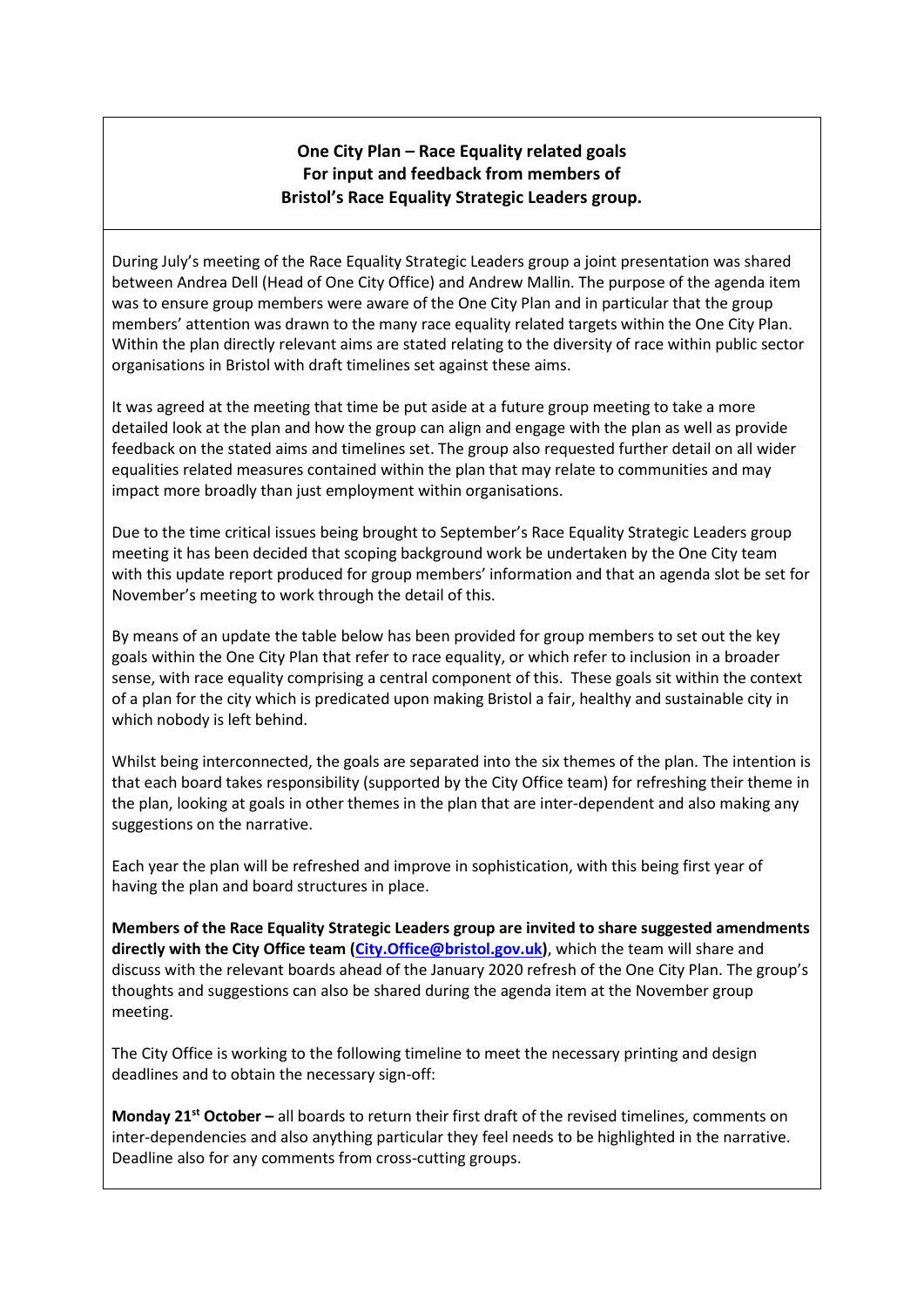**Friday 1st November** – City Office to have processed the returns, brought them all together and highlight any duplications or gaps or any feedback from groups that has not already been shared with the boards.

**November / early December** – boards sign-off their final version of the timelines. This ideally will be via board meetings but recognising that is not possible then email sign-off is sufficient providing all board members have had an opportunity to comment.

**Friday 6th December** – final draft issued to the design team for layout. At this stage only minor changes to wording will be accepted.

**Friday 13th December** – final deadline for any minor changes. The document will now be in the final design phase.

**By the next Race Equality Strategic Leaders meeting on 27 November, the City Office will have received updates from each of the thematic boards, and will be able to discuss these with the group in greater depth.**

**Race Equality Strategic Leaders group members are encouraged to review the below race equality related measures and associated current stated timelines and provide comment individually back to the One City Office team as well as sharing thoughts with the wider group members and One City Office team members present at November's meeting.**

## **Economy**

**2021:**

Develop positive action programmes as Stepping Up and On-Board to increase representation from BAME communities in managerial positions, to better reflect city Demographics **2028:**

A new 'Bristol Urban Skills, Innovation and Enterprise Specialist Hub' is opened to support BAME entrepreneurs – designed and delivered by the BAME community **2030:**

1. The proportion of women, BAME, LGBTQ+ and disabled staff employed by public sector agencies reflects the diversity of the city's working age population

2. The proportion of women, BAME, LGBTQ+ and disabled staff employed by public sector agencies reflects the diversity of the city's working age population

**2035:**

The difference in unemployment rates between diversity groups including women, BAME, LGBTQ+ and disabled people within the city continues to decrease

**2039:**

Bristol has a high proportion of exhibitions and projects of national and international significance compared to peer cities including a cultural programme that celebrates the whole city and is representative of its diversity and history

**2040:**

The proportion of women, BAME, LGBTQ+ and disabled staff employed by all sectors fully reflects